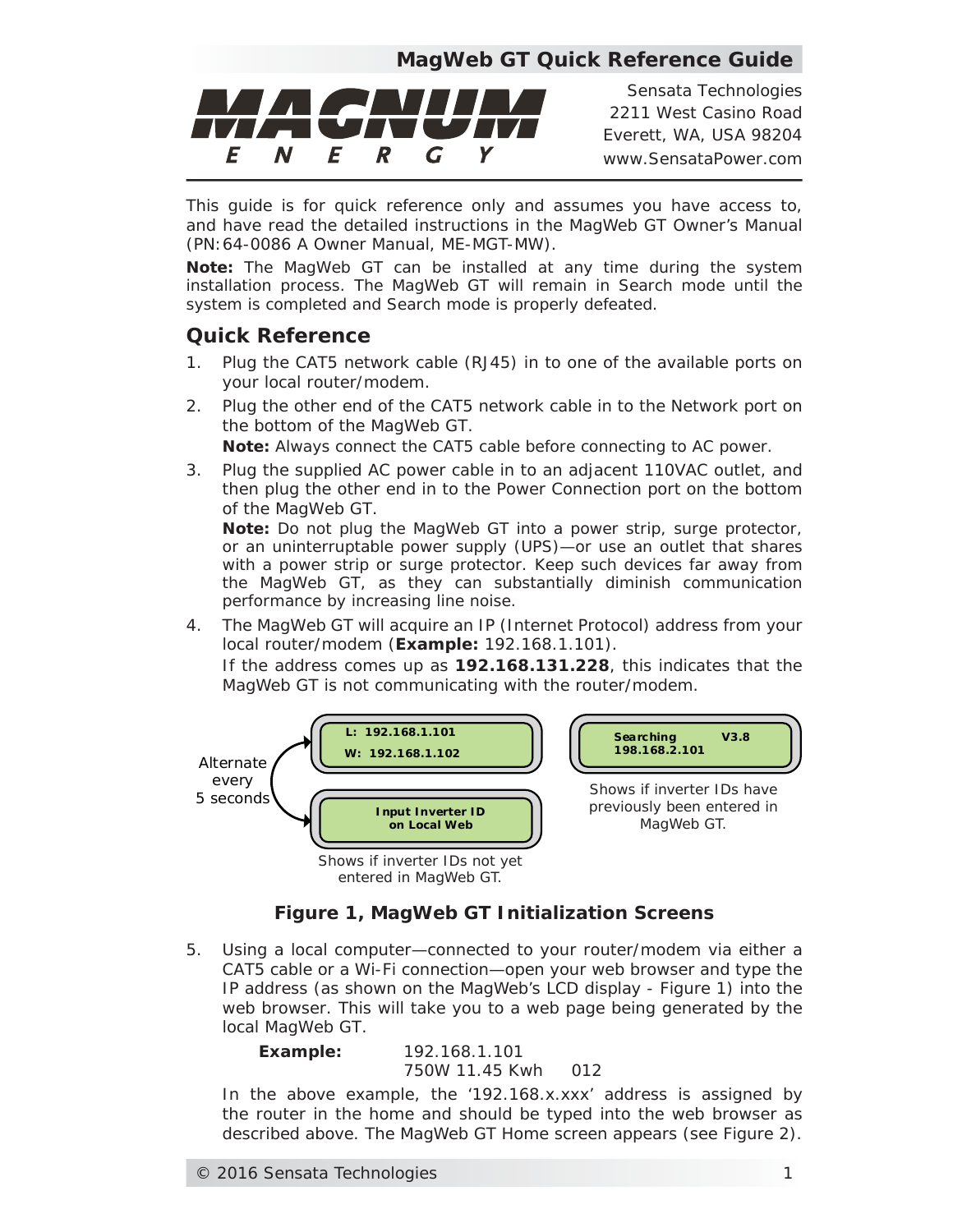# **MagWeb GT Quick Reference Guide**

| Chinese<br>English<br><b>ENERGY COMMUNICATION UNIT</b>                                         |                     |                                 |                                      |  |
|------------------------------------------------------------------------------------------------|---------------------|---------------------------------|--------------------------------------|--|
| <b>Home</b><br><b>Micro GT Status</b><br><b>Administration</b><br><b>Battery System Status</b> |                     |                                 |                                      |  |
| <b>Home</b>                                                                                    |                     | 2016-09-01 10:46:45<br>Thursday |                                      |  |
| <b>ECUID</b>                                                                                   | 204000000322        |                                 | <b>ENVIRONMENTAL BENEFITS</b>        |  |
| <b>Lifetime Generation</b>                                                                     | 2,978.61 kWh        |                                 | CO <sub>2</sub> Offset Equivalent to |  |
| <b>Last System Power</b>                                                                       | 3,301 W             |                                 | $\Omega$                             |  |
| <b>Generation of Current Day</b>                                                               | 33.30 kWh           |                                 | <b>GALLONS</b>                       |  |
| <b>Last Connection to Website</b>                                                              | 2016-09-01 10:41:20 |                                 | $\Omega$<br><b>TREES</b>             |  |
| <b>Number of Inverters</b>                                                                     | 8                   |                                 | $\mathbf{1}$                         |  |
| <b>Last Number of Inverters Online</b>                                                         | $\overline{7}$      |                                 | KG                                   |  |
| <b>Current Software Version</b>                                                                | <b>V4.0NA</b>       |                                 |                                      |  |
| <b>Current Time Zone</b>                                                                       | America/Los Angeles |                                 |                                      |  |
| <b>ECU Eth0 Mac Address</b>                                                                    | 80:97:1B:00:6A:B7   |                                 |                                      |  |
| <b>ECU Wlan0 Mac Address</b>                                                                   | 60:C5:AB:E3:B4:19   |                                 |                                      |  |
| <b>Inverter Comm. Signal Level</b>                                                             | 4                   |                                 |                                      |  |

*Figure 2, MagWeb GT Home Screen*

6. Select the *Administration* tab at the top left of the page.

Select the *Date, Time, Time Zone* option from the list at right, and then from the *Time Zone* drop-down list, scroll down until you find your time zone. Once selected, click the *Update* button and the MagWeb GT will set the correct time.

*Note: Before exiting this page, be sure to update the Date Time field at the top of the page.*

7. Select the *ID Management* option from the list at right.

The system identifies new serial number ID's from any MicroGT 500 inverters that have recently been installed. This process may take from 20 seconds to 5 minutes, depending on your system.

8. Select the *Home* tab at the top left to return to the MagWeb GT home screen. It may take the MagWeb GT from 1 to 10 minutes to find and report the MicroGT 500 inverters.

*Note: The amount of "noise" in your home wiring determines how quickly/ accurately this stage is completed. It is important to minimize interference from other devices—such as power strips and UPS systems.*

The MagWeb GT Home screen shows the MagWeb GT unit's ID at the top, followed by additional system data (e.g., number of inverters, number of inverters online, last system power, etc.).

The *Number of Inverters* field refers to the number of MicroGTs detected. The number of MicroGTs detected should equal the number of MicroGTs that are installed in your solar array.

9. Select the *MicroGT Status* tab at the top left of the page. The Real Time Data screen appears showing one line of data for each PV module installed. The number of PV modules in your array should be accurately reflected by the number of units shown on this screen.

*Note: Since MicroGT 500 inverters monitor two PV modules each, the serial numbers for each of the pairs will be the same, ending in A or B.*

If you need assistance, please contact our Customer Service Department at (425) 353-8833.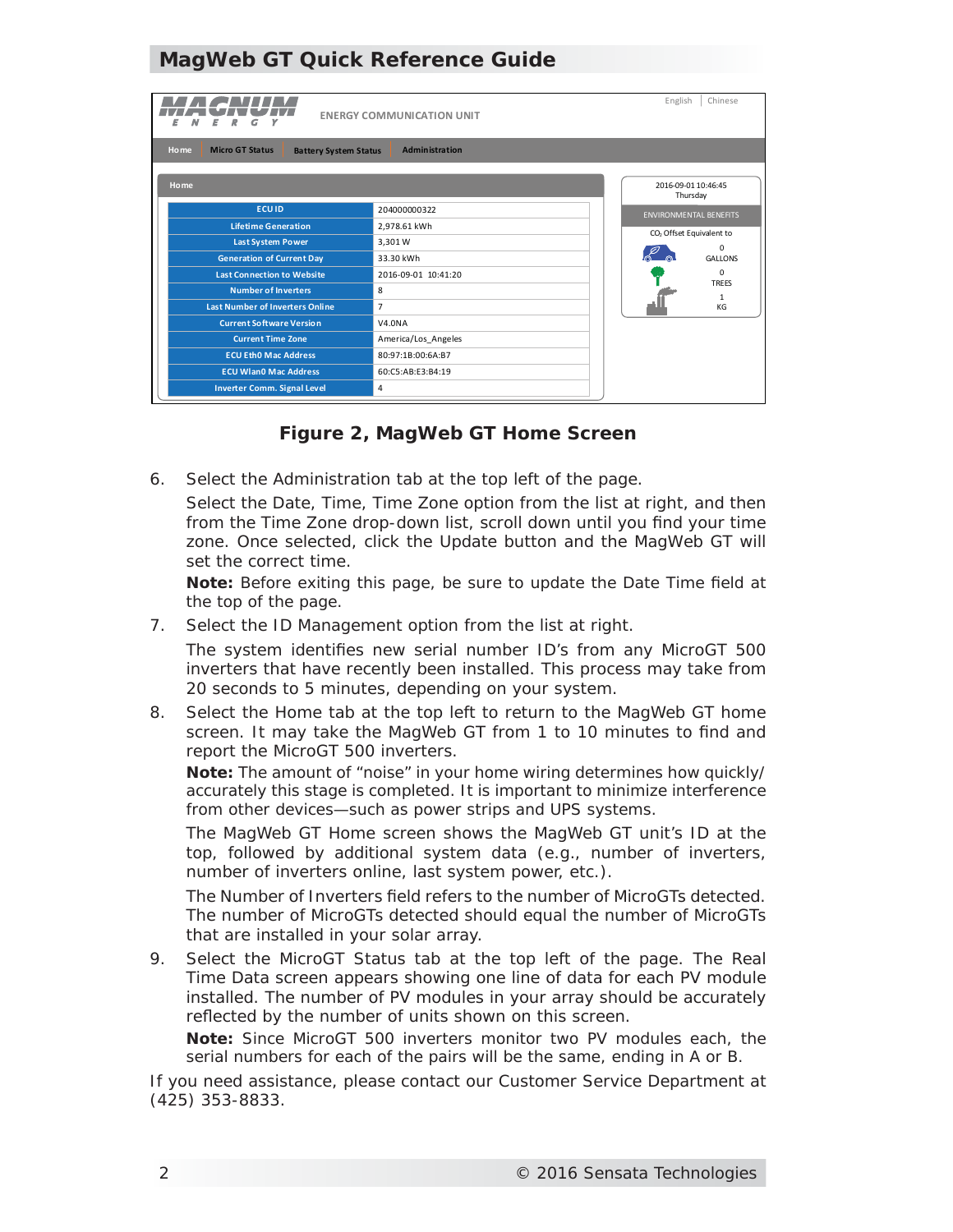# **Troubleshooting**

There are three possible areas of trouble with the MagWeb GT:

- The MagWeb GT is not communicating with the Internet.
- The MagWeb GT is not communicating with the MicroGT inverters.
- A MicroGT inverter is not functioning properly.

### **MagWeb GT not Communicating with the Internet**

The MagWeb GT should be plugged in to the wall and there should be other verification that the site has access to the Internet. Verification can be through another computer. If no other computers in your home have access to the Internet, do not proceed until you have independently verified that Internet access has been established.

Check the MagWeb GT's display for a signal showing either:**+W** or **-W**

- If a "**+W**" shows, the unit has access to the Internet.
- If a "**-W**" shows, the unit has not yet been able to access the Internet.

If other systems in the house have Internet access, the problem may be caused by:

- Router/modem could have a hardware issue such as a port failure, or...
- Internet system has a firewall that is blocking access, or...
- Some older routers have a very limited number of IP addresses available or has a fixed IP, and your existing computer equipment has already taken all the available IP addresses.

*Symptom:* The MagWeb GT display shows something like the following:

*Example:* 192.168.1.101 **-W** 234kwh 012

The 192.168.1.101 (or some number other than 192.168.131.228) is telling you that the router is able to see the MagWeb GT, but the MagWeb GT is still not able to connect through the router to the Internet for some reason.

**Solution:** There is a problem with your existing hardware that will need assistance from a qualified IT professional. If your hardware is several years old, it might be cheaper to buy a new router.

### **MagWeb GT is not Communicating with the MicroGT Inverters**

If you have installed the MagWeb GT and established an Internet connection, but not all of your modules appear on the MagWeb Home screen when searching for MicroGT 500 inverters, the following issues may have occurred:

- There could be "noise" in your wiring system—either as a result of the installation or due to grounding problems in the existing wiring.
- There may be connection issues with the AC cables connecting each MicroGT 500 inverter.

#### **Noise in the Wiring System**

The MagWeb GT is designed to communicate with the MicroGT 500 inverters through your home wiring. As long as existing house wiring is properly done, there should be no problems. However, if there are loose wires in outlets or there are too many other appliances plugged in near the MagWeb GT, then a significant amount of "line noise" can build up. Faulty electrical connections may be able to operate without actually shorting, but still be loose enough that the connection is creating noise in the line.

Also, newer power systems that are designed with surge protection devices may have a dampening effect on communication through home wiring.